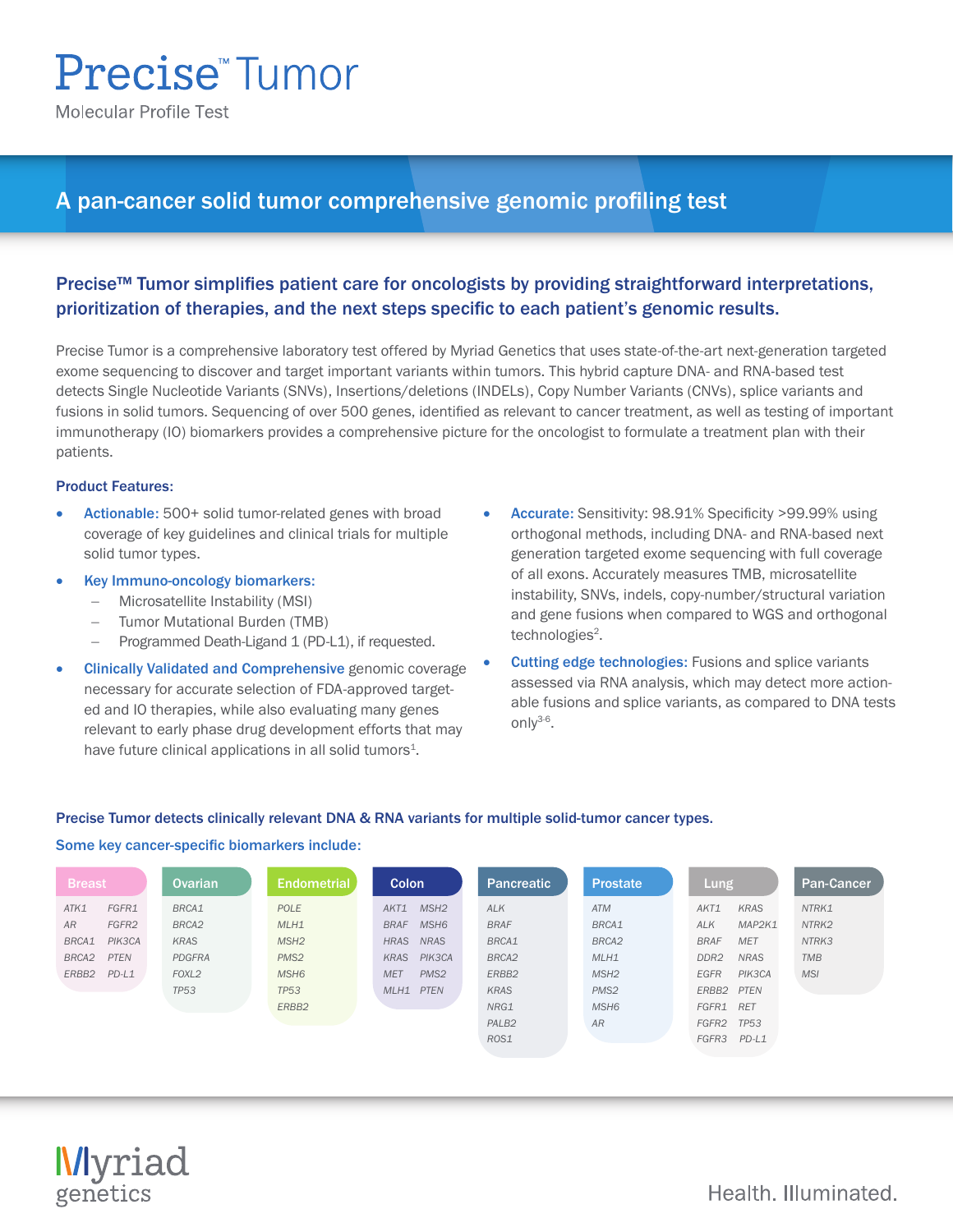#### Assay Specifications:

| Sample Requirements*                     | <b>Cancer Type: Solid Tumor</b>                                                                                                                                                                                   |  |  |  |  |  |
|------------------------------------------|-------------------------------------------------------------------------------------------------------------------------------------------------------------------------------------------------------------------|--|--|--|--|--|
|                                          | <b>Specimen Types: Cytology Cell Block</b>                                                                                                                                                                        |  |  |  |  |  |
| <b>FFPE block requirement*</b>           | Cross-sectional tumor area of 25mm <sup>2</sup> containing at least 40 µm of tumor                                                                                                                                |  |  |  |  |  |
| <b>Tumor Purity Minimum</b>              | 20%                                                                                                                                                                                                               |  |  |  |  |  |
| <b>DNA</b> input required                | 40 ng                                                                                                                                                                                                             |  |  |  |  |  |
| <b>RNA</b> input required                | 40 ng                                                                                                                                                                                                             |  |  |  |  |  |
| Limit of detection                       | 5% VAF for SNV and INDELs<br>10 copies/ng for fusions<br>2.5-fold change for CNV                                                                                                                                  |  |  |  |  |  |
| Panel size                               | 523 genes assessed by DNA analysis<br>56 genes assessed by RNA analysis                                                                                                                                           |  |  |  |  |  |
| Average total coverage/Depth of coverage | Average 825x (Validated average of >500x)<br>Since launch, average DNA reads (80M, or 825x) has remained above the<br>stated validated average. Similarly, the average RNA reads (25M, or 1818x) is<br>also high. |  |  |  |  |  |
| <b>Analytical Sensitivity</b>            | 99.25%                                                                                                                                                                                                            |  |  |  |  |  |
| <b>Analytical Specificity</b>            | $>99.9\%$                                                                                                                                                                                                         |  |  |  |  |  |

\*See Precise Tumor Pathology Guide for additional details

#### Overview of Performance Characteristics (at ≥20% Tumor Nuclei)\*\*:

| <b>Variant Type</b>  | <b>Sensitivity</b><br>(Positive Percent Agreement- PPA)<br>(95% CI) | <b>Specificity</b><br>(Negative Percent Agreement-NPA)<br>(95% CI) |
|----------------------|---------------------------------------------------------------------|--------------------------------------------------------------------|
| All Variants         | 98.91% (98.31-99.34%)                                               | >99.99% (>99.99%)                                                  |
| <b>SNV</b>           | 99.42% (98.81-99.76%)                                               | >99.99% (>99.99%)                                                  |
| INDEL $(≤ 40bp)$     | 97.22% (94.36-98.83%)                                               | >99.99% (>99.99%)                                                  |
| <b>CNV</b>           | 97.98% (95.27-99.31%)                                               | 100% (99.52-100%)                                                  |
| Fusions              | 99.12% (95.94-99.90%)                                               | 100% (99.45-100%)                                                  |
| MET exon 14 skipping | 100% (46.44-99.98%)                                                 | 100% (73.78-99.99%)                                                |

| <b>Variant Type</b>              | <b>Positive Predictive Value (PPV)</b><br>$(95% \text{ CI})$ | <b>Negative Predictive Value (NPV)</b><br>(95% CI) |
|----------------------------------|--------------------------------------------------------------|----------------------------------------------------|
| All Variants                     | 100% (99.95-100%)                                            | $>99.9\%$ ( $>99.99\%$ )                           |
| Single Nucleotide Variants (SNV) | 100% (99.95%-100%)                                           | >99.99% (>99.99%)                                  |
| Insertions/Deletions (INDEL)     | 100% (97.69-100%)                                            | >99.99% (>99.99%)                                  |
| Copy Number Variants (CNV)       | 100% (66.96-99.99%)                                          | 100% (99.52-100%)                                  |
| <b>Fusions</b>                   | 100% (91.49-100%)                                            | 99.78% (99.45-100%)                                |
| MET exon 14 skipping             | 100% (46.44-99.98%)                                          | 100% (73.78-99.99%)                                |

\*\*PPV, PPA, NPA, NPV were determined to be acceptable for all variant types (≥90% for SNVs, CNVs, fusions, and MET exon 14 skipping; ≥85% for INDELs.

Positive Percent Agreement (PPA): The conditional probability that a variant will be correctly identified by a clinical test, i.e. the number of true positive results divided by the total number of variants identified by the test (which is the sum of the numbers of true positive plus false negative results).

Negative Percent Agreement (NPA): The conditional probability that a negative/wildtype variant will be correctly identified by a clinical test, i.e. the number of true negative results divided by the total number of those without the disease (which is the sum of the numbers of true negative plus false positive results).

Positive Predictive Value (PPV): The conditional probability that positive/mutant variants will be correctly identified by a clinical test, i.e. the number of true positive results divided by the total number detected or classified as mutant (which is the sum of the numbers of true positive plus false positive results).

Negative Predictive Value (NPV): The conditional probability that the absence of a variant will be correctly identified by a clinical test, i.e. the number of true negative results divided by the total number without the disease (which is the sum of the numbers of true negatives plus false positives results).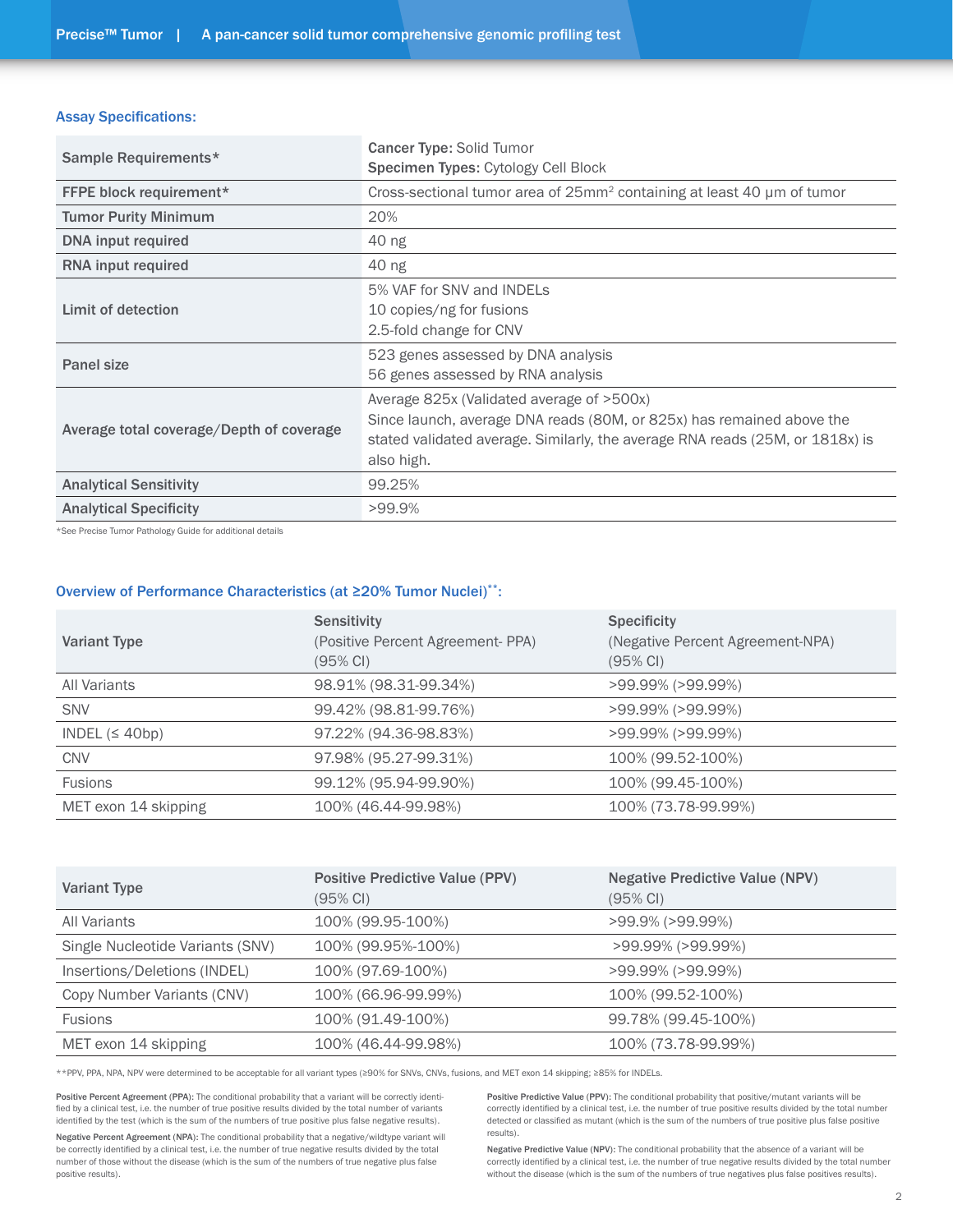# Additional information about immuno-oncology biomarkers:

### Tumor mutation burden (TMB):

Results are reported as low or high. A high TMB score has been shown to correlate with response to checkpoint inhibitor therapy and in some clinical contexts may indicate the use of Pembrolizumab or other immunotherapies. Following the FDA's labeling for Pembrolizumab in solid tumors, a TMB value of 10 or greater is considered "High", while values below 10 mut/Mb are considered "Low". The cutoffs were determined across several tumor types in an internal validation study in comparison to whole exome sequencing. TMB Accuracy was measured by comparing the TMB values generated by Precise Tumor against reference TMB generated from paired tumor normal Whole Exome Sequencing (WES). For the sample set evaluated and presented in Fig. 1. TMB accuracy exceeded the acceptability criteria with an R2 = 0.9792 (acceptability criteria  $R^2 \ge 0.85$  between WES and Precise Tumor TMB values). This cutoff is supported by Wei et al. and the Friends of Cancer TMB Harmonization Project, which establishes 10 mut/Mb as a TMB-high cutoff in pembrolizumab monotherapy study-enrolled patients<sup>7,8,9</sup>



#### Microsatellite instability (MSI):

The Precise Tumor assay evaluates 130 loci. Samples with >10% unstable sites are considered "MSI-High Positive". The assay does not distinguish between "MS-Stable" and "MSI-Low" due to the limitations of tumor only MSI testing. MSI status may be reported as "Indeterminate" if the total number of usable sites is less than 55. The percentage of unstable microsatellites in 26 orthogonally confirmed microsatellite stable (MSS) or MSI negative samples were used to establish MSS cutoff of 10% unstable sites based on 3 standard deviations from the mean. A second cohort of orthogonally confirmed clinical specimens with MSS (tumor/normal) or MSI negative (tumor only) and MSI high (tumor/normal) or MSI Positive (tumor only) and 1 MSI positive cell-line were tested utilizing a 10% cutoff. PPA, PPV, and NPA were above the acceptability criteria of 90%. Based on limited availability and lack of clinical actionability, there is insufficient evidence to establish a low/intermediate range and MSI low samples were excluded from the analysis. MSI classification is reported as either positive or negative for MSI.

| <b>Variant Type</b> | Sensitivity (PPA)   | <b>Positive Predictive Value (PPV)</b> | Negative Percent Agreement (NPA) |  |  |  |
|---------------------|---------------------|----------------------------------------|----------------------------------|--|--|--|
|                     | $(95\% \text{ Cl})$ | $(95\% \text{ Cl})$                    | $(95\% \text{ Cl})$              |  |  |  |
| <b>MSI</b>          | 100% (72.25-100%)   | 100% (78.28-100%)                      | 100% (94.6-100%)                 |  |  |  |

# PD-L1:

Precise Tumor uses an immunohistochemical assay (SP263 clone) for the assessment of PD-L1 protein in solid tumor formalin-fixed paraffin-embedded (FFPE) tissue stained with OptiView DAB IHC Detection Kit. Results may be reported as either Tumor Proportion Score (TPS) or Combined Positive Score (CPS) depending on the cancer type. A TPS score of ≥1% PD-L1 is reported as positive. A CPS score  $\geq 1$  or  $\geq 10$  expression is reported as positive.

| <b>Tumor Proportion Score (TPS)</b> | <b>Combined Positive Score (CPS)</b>                |
|-------------------------------------|-----------------------------------------------------|
| All primary lung cancers $(21%)$    | Gastric and Gastroesophageal Adenocarcinomas $(21)$ |
| Melanoma $(21%)$                    | Head and Neck Squamous Cell Carcinomas (≥1)         |
|                                     | Cervical Carcinoma $(21)$                           |
|                                     | Urothelial Carcinoma (≥10)                          |
| All remaining solid tumors $(21%)$  | Esophageal Squamous Cell Carcinoma (≥10)            |
|                                     | Triple negative breast cancer $(210)$               |

Table 1: PD-L1 positive expression ranges by cancer type.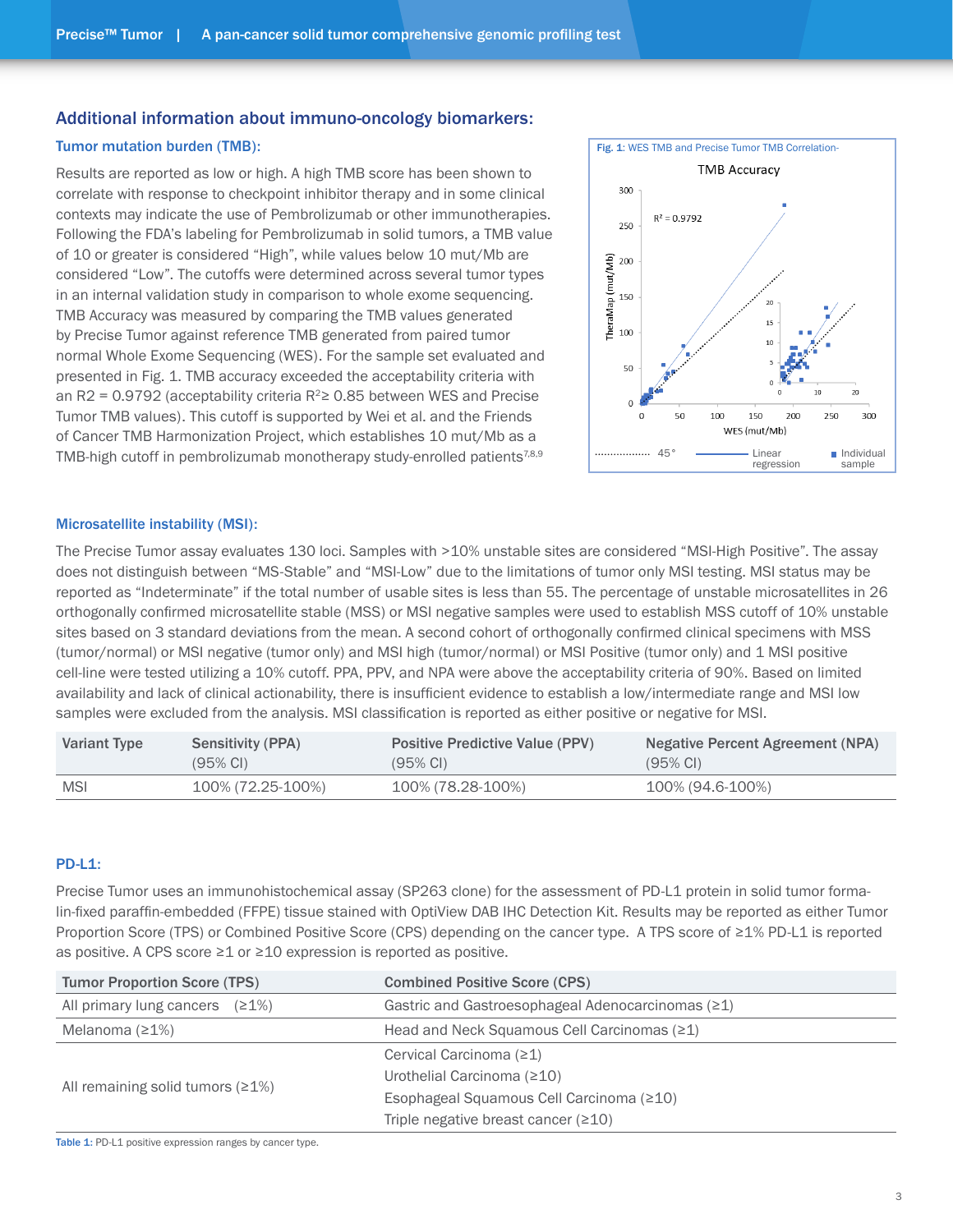#### Solid tumor panel

|  |  | 523 genes by DNA sequencing: • SNVs |  |  |  |  | $\cdot$ Indels |  | $\bullet$ CNVs |
|--|--|-------------------------------------|--|--|--|--|----------------|--|----------------|
|--|--|-------------------------------------|--|--|--|--|----------------|--|----------------|

*(Content shaded in grey is analyzed for CNV detection.)*

| ABL1              | CALR               | DNAJB1             | FGF14            | HIST1H3A         | KEAP1            | MYCL1              | PIK3CD            | <b>RHOA</b>                    | <b>SUFU</b>        |
|-------------------|--------------------|--------------------|------------------|------------------|------------------|--------------------|-------------------|--------------------------------|--------------------|
| ABL <sub>2</sub>  | CARD11             | DNMT1              | FGF19            | HIST1H3B         | <b>KEL</b>       | <b>MYCN</b>        | PIK3CG            | RICTOR                         | <b>SUZ12</b>       |
| ACVR1             | CASP8              | DNMT3A             | FGF <sub>2</sub> | HIST1H3C         | KIF5B            | MYD88              | PIK3R1            | RIT1                           | SYK                |
| ACVR1B            | <b>CBFB</b>        | DNMT3B             | FGF23            | HIST1H3D         | KIT              | MYOD1              | PIK3R2            | RNF43                          | TAF1               |
| AKT1              | CBL                | DOT1L              | FGF3             | HIST1H3E         | KLF4             | NAB <sub>2</sub>   | PIK3R3            | ROS1                           | TBX3               |
| AKT2              | CCND1              | E2F3               | FGF4             | HIST1H3F         | KLHL6            | <b>NBN</b>         | PIM1              | RPS6KA4                        | TCEB1              |
| AKT3              | CCND <sub>2</sub>  | EED                | FGF5             | HIST1H3G         | KMT2B            | NCOA3              | PLCG <sub>2</sub> | RPS6KB1                        | TCF3               |
| ALK               | CCND3              | EGFL7              | FGF6             | HIST1H3H         | KMT2C            | NCOR1              | PLK <sub>2</sub>  | RPS6KB2                        | TCF7L2             |
| ALOX12B           | CCNE1              | $EGFR$             | FGF7             | HIST1H3I         | KMT2D            | NEGR1              | PMAIP1            | <b>RPTOR</b>                   | <b>TERC</b>        |
| ANKRD11           | CD274              | EIF1AX             | FGF8             | HIST1H3J         | <b>KRAS</b>      | NF1                | PMS1              | RUNX1                          | <b>TERT</b>        |
| ANKRD26           | CD276              | EIF4A2             | FGF9             | HIST2H3A         | LAMP1            | NF <sub>2</sub>    | PMS <sub>2</sub>  | RUNX1T1                        | TET1               |
| <b>APC</b>        | CD74               | EIF4E              | FGFR1            | HIST2H3C         | LATS1            | NFE2L2             | PNRC1             | <b>RYBP</b>                    | TET <sub>2</sub>   |
| AR                | CD79A              | EML4               | FGFR2            | HIST2H3D         | LATS2            | <b>NFKBIA</b>      | POLD1             | <b>SDHA</b>                    | TFE3               |
|                   |                    | EP300              | FGFR3            |                  |                  |                    |                   |                                |                    |
| <b>ARAF</b>       | CD79B              | EPCAM              |                  | HIST3H3          | LMO1<br>LRP1B    | NKX2-1             | POLE<br>PPARG     | SDHAF2                         | $TFRC$<br>TGFBR1   |
| ARFRP1            | CDC73              |                    | FGFR4            | HLA-A            |                  | NKX3-1             |                   | <b>SDHB</b>                    |                    |
| ARID1A            | CDH1               | EPHA3              | FH               | HLA-B            | LYN              | NOTCH1             | PPM1D             | <b>SDHC</b>                    | TGFBR2             |
| ARID1B            | CDK12              | EPHA5              | <b>FLCN</b>      | HLA-C            | LZTR1            | NOTCH <sub>2</sub> | PPP2R1A           | <b>SDHD</b>                    | <b>TMEM127</b>     |
| ARID <sub>2</sub> | CDK4               | EPHA7              | FLI1             | HNF1A            | MAGI2            | NOTCH <sub>3</sub> | PPP2R2A           | SETBP1                         | <b>TMPRSS2</b>     |
| ARID5B            | CDK6               | EPHB1              | FLT1             | <b>HNRNPK</b>    | MALT1            | NOTCH4             | PPP6C             | SETD <sub>2</sub>              | TNFAIP3            |
| ASXL1             | CDK8               | ERBB2              | FLT3             | HOXB13           | MAP2K1           | NPM1               | PRDM1             | SF3B1                          | TNFRSF14           |
| ASXL2             | CDKN1A             | ERBB3              | FLT4             | <b>HRAS</b>      | MAP2K2           | <b>NRAS</b>        | PREX2             | SH <sub>2</sub> B <sub>3</sub> | TOP1               |
| ATM               | CDKN1B             | ERBB4              | FOXA1            | HSD3B1           | MAP2K4           | NRG1               | PRKAR1A           | SH2D1A                         | TOP <sub>2</sub> A |
| ATR               | CDKN2A             | ERCC1              | FOXL2            | HSP90AA1         | MAP3K1           | NSD1               | <b>PRKCI</b>      | SHQ1                           | <b>TP53</b>        |
| <b>ATRX</b>       | CDKN2B             | ERCC2              | FOXO1            | <b>ICOSLG</b>    | MAP3K13          | NTRK1              | PRKDC             | SLIT <sub>2</sub>              | <b>TP63</b>        |
| <b>AURKA</b>      | CDKN <sub>2C</sub> | ERCC3              | FOXP1            | ID3              | MAP3K14          | NTRK2              | PRSS8             | SLX4                           | TRAF2              |
| <b>AURKB</b>      | <b>CEBPA</b>       | ERCC4              | FRS2             | IDH1             | MAP3K4           | NTRK3              | PTCH1             | SMAD <sub>2</sub>              | TRAF7              |
| AXIN1             | <b>CENPA</b>       | ERCC5              | FUBP1            | IDH <sub>2</sub> | MAPK1            | NUP93              | <b>PTEN</b>       | SMAD3                          | TSC1               |
| AXIN2             | CHD <sub>2</sub>   | <b>ERG</b>         | <b>FYN</b>       | IFNGR1           | MAPK3            | NUTM1              | PTPN11            | SMAD4                          | TSC <sub>2</sub>   |
| AXL               | CHD4               | ERRFI1             | GABRA6           | IGF1             | MAX              | PAK1               | <b>PTPRD</b>      | SMARCA4                        | <b>TSHR</b>        |
| B <sub>2</sub> M  | CHEK1              | ESR1               | GATA1            | IGF1R            | MCL1             | PAK3               | <b>PTPRS</b>      | SMARCB1                        | U2AF1              |
| BAP1              | CHEK2              | ETS1               | GATA2            | IGF2             | MDC1             | PAK7               | <b>PTPRT</b>      | SMARCD1                        | VEGFA              |
| BARD1             | CIC                | ETV1               | GATA3            | <b>IKBKE</b>     | MDM2             | PALB <sub>2</sub>  | QKI               | SMC1A                          | VHL                |
| BBC3              | <b>CREBBP</b>      | ETV4               | GATA4            | IKZF1            | MDM4             | PARK2              | RAB35             | SMC3                           | VTCN1              |
| BCL10             | <b>CRKL</b>        | ETV <sub>5</sub>   | GATA6            | IL10             | MED12            | PARP1              | RAC1              | <b>SMO</b>                     | WISP3              |
| BCL <sub>2</sub>  | CRLF2              | ETV6               | GEN1             | IL7R             | MEF2B            | PAX3               | RAD21             | <b>SNCAIP</b>                  | WT1                |
| BCL2L1            | CSF1R              | EWSR1              | GID4             | INHA             | MEN1             | PAX5               | RAD50             | SOCS1                          | XIAP               |
| <b>BCL2L11</b>    | CSF3R              | EZH <sub>2</sub>   | GLI1             | <b>INHBA</b>     | <b>MET</b>       | PAX7               | RAD51             | SOX10                          | XPO1               |
| BCL2L2            | CSNK1A1            | <b>FAM123B</b>     | GNA11            | INPP4A           | MGA              | PAX8               | RAD51B            | SOX17                          | XRCC2              |
| BCL6              | CTCF               | <b>FAM175A</b>     | GNA13            | INPP4B           | <b>MITF</b>      | PBRM1              | RAD51C            | SOX2                           | YAP1               |
| <b>BCOR</b>       | CTLA4              | FAM46C             | GNAQ             | <b>INSR</b>      | MLH1             | PDCD1              | RAD51D            | SOX9                           | YES1               |
|                   |                    |                    |                  |                  |                  |                    | RAD52             |                                |                    |
| BCORL1            | CTNNA1             | <b>FANCA</b>       | GNAS             | IRF <sub>2</sub> | <b>MLL</b>       | PDCD1LG2           |                   | <b>SPEN</b>                    | ZBTB2              |
| <b>BCR</b>        | CTNNB1             | <b>FANCC</b>       | GPR124           | IRF4             | MLLT3            | PDGFRA             | RAD54L            | SPOP                           | ZBTB7A             |
| <b>BIRC3</b>      | CUL3               | FANCD <sub>2</sub> | GPS2             | IRS1             | <b>MPL</b>       | <b>PDGFRB</b>      | RAF1              | SPTA1                          | ZFHX3              |
| <b>BLM</b>        | CUX1               | <b>FANCE</b>       | GREM1            | IRS2             | MRE11A           | PDK1               | RANBP2            | <b>SRC</b>                     | <b>ZNF217</b>      |
| BMPR1A            | CXCR4              | <b>FANCF</b>       | GRIN2A           | JAK1             | MSH <sub>2</sub> | PDPK1              | <b>RARA</b>       | SRSF <sub>2</sub>              | <b>ZNF703</b>      |
| <b>BRAF</b>       | CYLD               | <b>FANCG</b>       | GRM3             | JAK2             | MSH3             | PGR                | RASA1             | STAG1                          | ZRSR2              |
| BRCA1             | DAXX               | <b>FANCI</b>       | GSK3B            | JAK3             | MSH <sub>6</sub> | PHF <sub>6</sub>   | RB1               | STAG2                          |                    |
| BRCA2             | DCUN1D1            | <b>FANCL</b>       | H3F3A            | <b>JUN</b>       | MST1             | PHOX2B             | <b>RBM10</b>      | STAT3                          |                    |
| BRD4              | DDR <sub>2</sub>   | <b>FAS</b>         | H3F3B            | KAT6A            | MST1R            | PIK3C2B            | RECOL4            | STAT4                          |                    |
| BRIP1             | DDX41              | FAT1               | H3F3C            | KDM5A            | <b>MTOR</b>      | PIK3C2G            | <b>REL</b>        | STAT5A                         |                    |
| BTG1              | DHX15              | FBXW7              | <b>HGF</b>       | KDM5C            | <b>MUTYH</b>     | PIK3C3             | RET               | STAT5B                         |                    |
| BTK               | DICER1             | FGF1               | HIST1H1C         | KDM6A            | <b>MYB</b>       | PIK3CA             | RFWD2             | STK11                          |                    |
| C11orf30          | DIS3               | FGF10              | HIST1H2BD        | <b>KDR</b>       | <b>MYC</b>       | PIK3CB             | <b>RHEB</b>       | STK40                          |                    |

56 genes by RNA sequencing: • Fusions • Breakpoints • Splice variants *(All genes listed are assessed for known and novel fusions, In addition, the content shaded in grey is analyzed for splice variants.)*

| ABL1             | <b>BRAF</b> | EML4              | ETV4             | FGFR4      | KIF5B      | MSH2               | NRG1  | PX7           | RAF1           |
|------------------|-------------|-------------------|------------------|------------|------------|--------------------|-------|---------------|----------------|
| AKT3             | BRCA1       | ERBB <sub>2</sub> | ETV <sub>5</sub> | FLI1       | KIT        | MYC                | NTRK1 | PDGFRA        | <b>RET</b>     |
| <b>ALK</b>       | BRCA2       | ERG               | EWSR1            | FLT1       | <b>MET</b> | NOTCH1             | NTRK2 | <b>PDGFRB</b> | ROS1           |
| AR               | CDK4        | ESR1              | FGFR1            | FLT3       | ML         | NOTCH <sub>2</sub> | NTRK3 | PIK3CA        | RPS6KB1        |
| <b>AXL</b>       | CSF1R       | ETS1              | FGFR2            | JAK2       | MLLT3      | NOTCH <sub>3</sub> | PAX3  | PPARG         | <b>TMPRSS2</b> |
| BCL <sub>2</sub> | EGFR        | FTV1              | <b>FGFR3</b>     | <b>KDR</b> |            |                    |       |               |                |